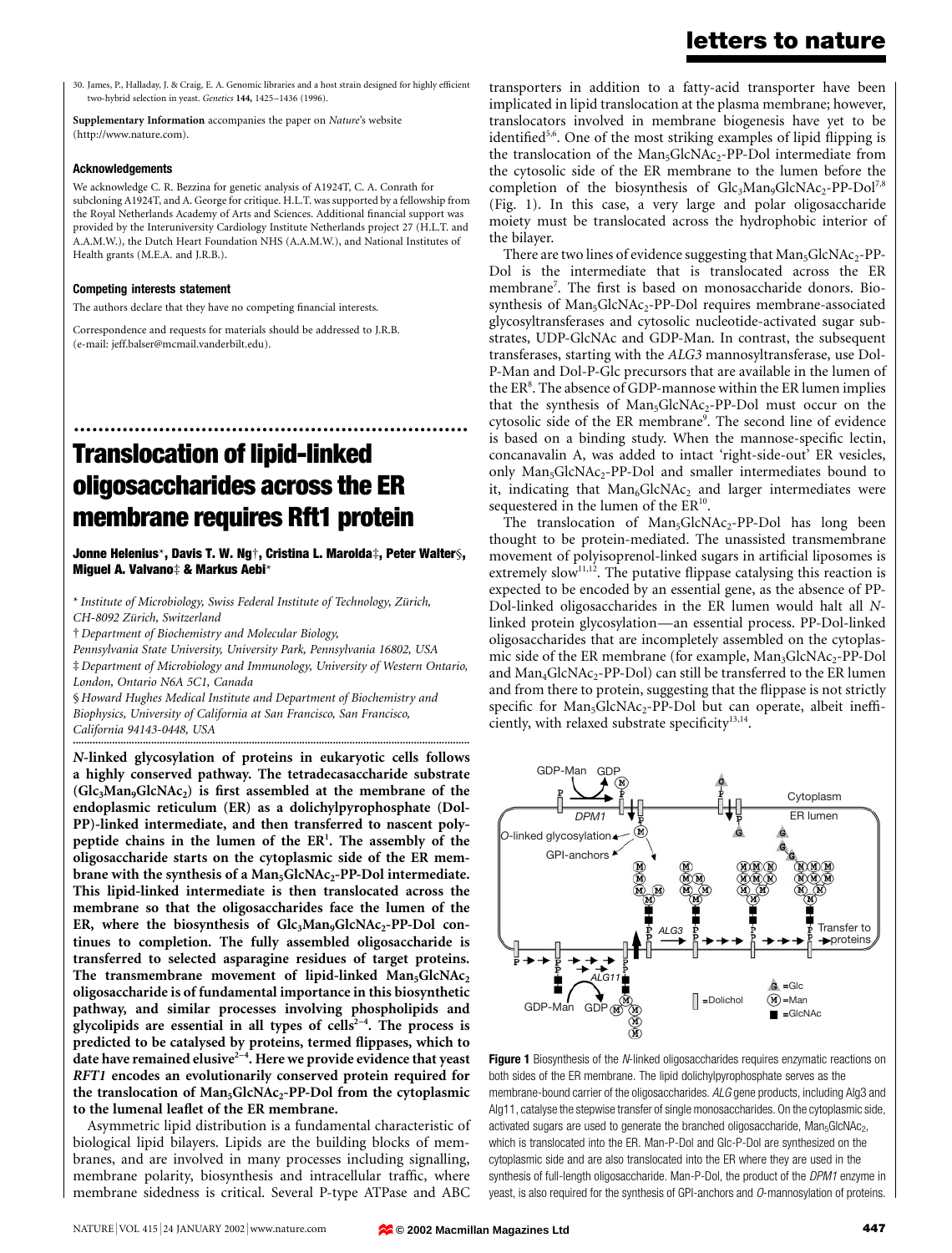### letters to nature

In a previous study, we identified a mutant in Saccharomyces cerevisiae with a screen designed to detect cellular defects that require an intact unfolded protein response<sup>15</sup>. We showed that the mutant strain was deficient in N-linked glycosylation<sup>15</sup>. The mutation mapped to RFT1, which encodes an essential protein with multiple transmembrane domains that is localized in the ER (data not shown and M. J. Cai, personal communication). Homologues of RFT1 are found in all eukaryotic genomes sequenced to date, with the notable exception of Plasmodium falciparum, a eukaryotic parasite that lacks  $N$ -glycoproteins<sup>16</sup>.

To analyse the function of Rft1 in more detail, we constructed a haploid strain where the GAL1-10 promoter replaced the endogenous RFT1 promoter. Transfer of this strain to a glucose-containing medium repressed Rft1 expression and resulted in a severe reduction of growth. To assess the glycosylation defect in the mutant strain, we analysed carboxypeptidase Y (CPY), a well-characterized vacuolar protease carrying four N-linked oligosaccharides<sup>17</sup>. At different time points after repression of RFT1, CPY became increasingly hypoglycosylated, lacking up to three or even all four N-linked oligosaccharides (Fig. 2a). We next analysed the oligosaccharide PP-Dol precursors present in this strain at different time points after RFT1 repression. To this end, aliquots of the same cultures were labelled with [3H]-mannose, lipid-linked oligosaccharides were isolated, and the oligosaccharide moieties were cleaved off and separated by high-performance liquid chromatography (HPLC). As shown in Fig. 2b, depletion of Rft1 resulted in a significant accumulation of the  $Man<sub>5</sub>GlcNAc<sub>2</sub>$  precursor, at the expense of the more completely assembled  $Man_{8}GlcNAC_{2}$  and  $Glc_{3}Man_{9}Glc NAc<sub>2</sub>$  forms.

In principle, there are several possible defects that could lead to



Figure 2 RFT1 repression reduces N-linked glycosylation by altering the synthesis of lipidlinked oligosaccharides. The yeast strain used is YG1137, where the glucose-repressible GAL1-10 promoter has replaced the RFT1 promoter. a, Western blot analysis of CPY in YG1137 cultures grown in glucose-containing medium for the indicated times. Bands representing fully glycosylated (mCPY) and hypoglycosylated forms (lacking up to four oligosaccharides) of CPY are indicated. b, HPLC trace of metabolically labelled lipid-linked oligosaccharide intermediates from the same RFT1-repressed cells at 13, 15 and 17 h after shift to glucose-containing medium. Major HPLC peaks corresponding to Man<sub>5</sub>GlcNAc<sub>2</sub>, Man<sub>8</sub>GlcNAc<sub>2</sub> and Glc<sub>3</sub>Man<sub>9</sub>GlcNAc<sub>2</sub> are marked. The percentage of total signal (average of two measurements) in marked peaks is indicated. Man, GlcNAc and Glc are indicated by circles, squares and triangles, respectively.

hypoglycosylation of N-glycoproteins with the concomitant accumulation of lipid-linked  $Man<sub>5</sub>GlcNAc<sub>2</sub>$  intermediates (see Fig. 1). The effect could be explained by:  $(1)$  a deficiency in the mannosyltransferase Alg3; (2) a decreased availability of the substrate of Alg3, Dol-P-Man; or (3) a block in translocation of the lipid-linked Man<sub>5</sub>GlcNAc<sub>2</sub> intermediate across the membrane.

The first two of these possibilities are ruled out by the following observations. First, and consistent with our previous work<sup>18</sup>,  $\Delta alg3$ strains accumulate lipid-linked Man<sub>5</sub>GlcNAc<sub>2</sub>. Man<sub>5</sub>GlcNAc<sub>2</sub> in  $\triangle$ alg3 cells is transferred to proteins in the ER, resulting in CPY glycoforms that are completely resistant to endo- $\beta$ -N-acetylglucosaminidase H (EndoH) digestion<sup>18</sup> (Fig. 3, top panel). In contrast, Rft1 depletion resulted in hypoglycosylated CPY that remained sensitive to EndoH digestion (Fig. 3, top panel), indicating that any residual glycosylation involved the transfer of fully assembled core oligosaccharide units. Thus, RFT1-depleted cells did not lack ALG3 activity.

The second observation is that the ER-lumenal pool of Dol-P-Man, the substrate from which mannoses are transferred to lipidlinked oligosaccharides in the ER lumen, is not diminished. Specific leaky mutations in Dol-P-Man synthase, encoded by a single essential locus, DPM1, display a temperature-sensitive growth phenotype and have a very low pool of Dol-P-Man. This low level of Dol-P-Man not only affects N-linked but also O-linked protein glycosylation, as Dol-P-Man is the primary substrate in the Oglycosylation process in the ER of fungal cells<sup>19</sup>. As expected,  $dpm1-6$ mutant cells displayed a heterogeneous population of hypoglycosylated CPY molecules, indicative of a deficiency in N-linked protein glycosylation (Fig. 3, top panel, lanes 7 and 8). Furthermore, depletion of Dol-P-Man in the dpm1 mutant also resulted in altered O-linked mannosylation, as visualized by the presence of unglycosylated or partially glycosylated chitinase in these cells (Fig. 3, bottom panel, lanes 7 and  $8)^{20}$ . Chitinase is an extensively Omannosylated protein whose mobility, as measured in an SDSpolyacrylamide gel electrophoresis (PAGE) gel, shifts from a relative molecular mass of 130,000 to 60,000 ( $M_r$  130K and 60K, respectively) in the absence of O-mannosylation<sup>20</sup>. Importantly, depletion of Rft1 had no effect on chitinase glycosylation (Fig. 3, bottom panel, lanes 3 and 4), demonstrating that there is a normal pool of Dol-P-Man in these cells. As expected, the same result was observed in the Alg3-deficient strain (Fig. 3, bottom panel, lanes 5 and 6). Depletion of Rft1 did not affect the level of the glycosylphosphatidylinositol (GPI)-anchored Gas1 protein (data not shown). Biosynthesis of the GPI-anchor is sensitive to deficient Dol-P-Man synthesis activity, because the core mannosyl residues of the GPI-



Figure 3 RFT1 repression results in a distinct protein glycosylation defect. Western blot analysis of protein extracts from wild-type (SS328), -Rft1 (YG1137 grown for 24 h in glucose),  $\triangle$  alg3 (YG248) and dpm1-6 mutant (grown for 4 h at 37 °C) strains are shown. Protein extracts were incubated overnight in the presence  $(+)$  or absence  $(-)$  of EndoH. Blots were probed with antibodies against CPY (top panel) and chitinase (bottom panel). Mobility of fully glycosylated (mCPY) and hypoglycosylated forms of CPY are marked in the top panel, whereas fully glycosylated (g) and unglycosylated (u) forms of chitinase are specified in the bottom panel.

**© 2002 Macmillan Magazines Ltd**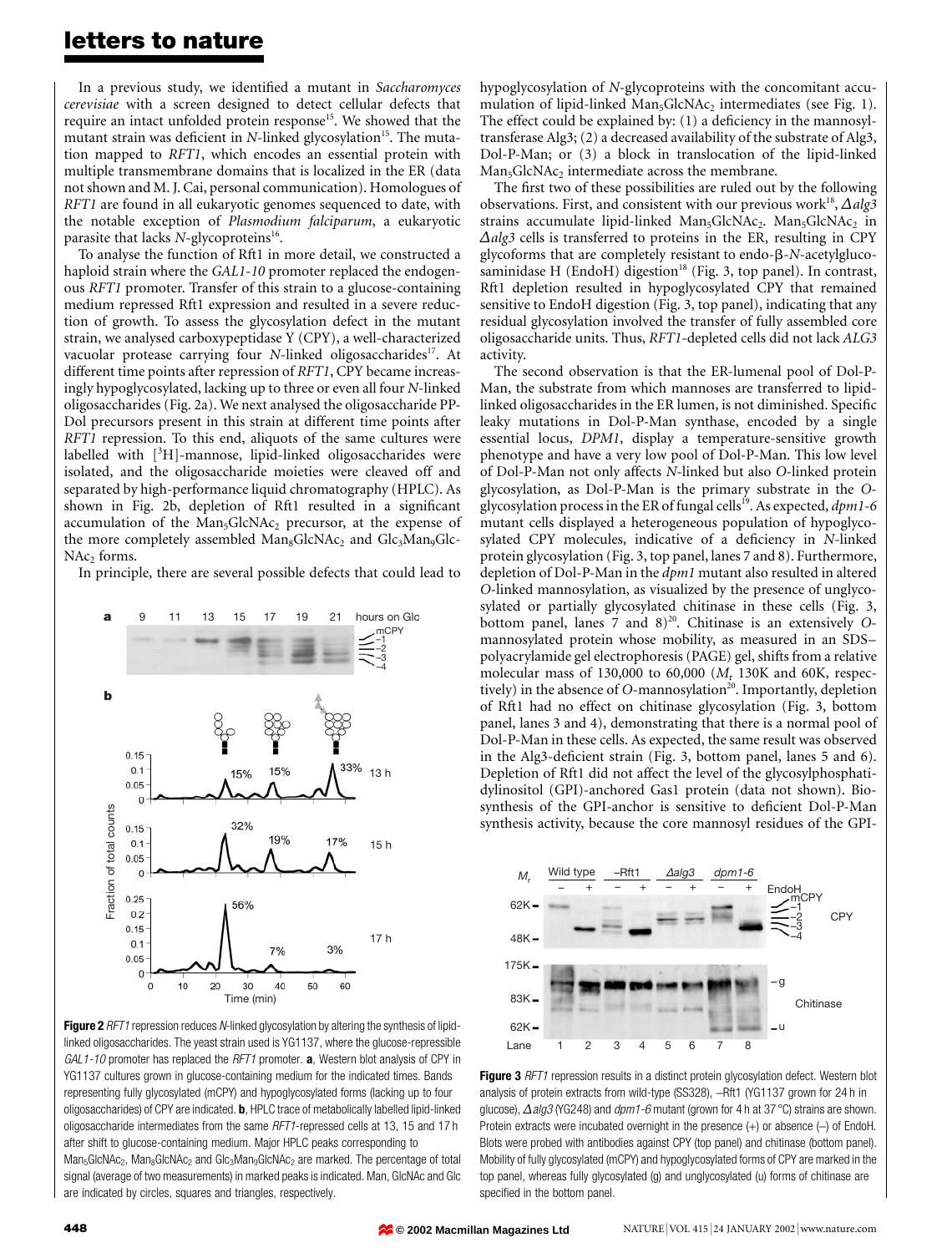### letters to nature

anchors are derived from Dol-P-Man<sup>19</sup>.

Taken together, these results point to the possibility that the phenotypes observed on Rft1 depletion result strictly from impaired  $Man<sub>5</sub>GlcNAc<sub>2</sub>-PP-Dol$  translocation across the ER membrane. This hypothesis is supported further by the following findings. ALG11 encodes a GDP-Man-dependent mannosyltransferase, which is required for cytoplasmic synthesis of Man<sub>5</sub>GlcNAc<sub>2</sub>-PP-Dol intermediate<sup>14</sup>.  $\Delta \alpha$ lg11 cells grow very slowly, are temperature sensitive, and contain severely hypoglycosylated proteins. These mutant cells accumulate  $Man_3GlcNAc_2-PP-Dol$ , which is then translocated, albeit inefficiently, across the ER membrane. Once inside the ER, lumenal mannosyltransferases add four additional Dol-P-Man-derived mannose residues, resulting in  $Man_7GlcNAc_2$ oligosaccharides. Therefore, analysis of lipid-linked oligosaccharides in  $\Delta \alpha$ lg11 cells reveals two major peaks, representing Man<sub>3</sub>- $GlcNAc<sub>2</sub>$  and Man<sub>7</sub>GlcNAc<sub>2</sub> (Fig. 4a). Notably, Man<sub>3</sub>GlcNAc<sub>2</sub> was shown to face the cytosol<sup>10</sup>, whereas  $Man<sub>7</sub>GlcNAc<sub>2</sub>$  faces the ER lumen, suggesting that translocation into the ER lumen of the incomplete  $Man_3GlcNAc_2$  is the rate-limiting step in the biosynthesis of  $Man_7GlcNAc_2$  (ref. 14). We proposed that an increased amount of the postulated flippase might therefore compensate for the ALG11 deletion-induced defect, resulting in an increased formation of  $Man_7GlcNAc_2-PP-Dol$  and protein glycosylation.

To test this hypothesis, we introduced RFT1 on a multicopy plasmid into  $\Delta \alpha$ lg11 cells. As shown in Fig. 4a, overexpression of Rft1 resulted in a reduction of the relative levels of  $Man_3GlcNAc_2$ with a concomitant increase in  $Man_7GlcNAc_2$ . This shift of the steady-state concentration of a cytoplasmically exposed oligosaccharide species to ER-lumenally exposed forms shows directly that overexpression of RFT1 affects the topological distribution of the lipid-linked oligosaccharide.

We next examined asparagine-linked oligosaccharides in  $\Delta$ alg11 cells and  $\Delta$ alg11 cells that overexpress RFT1, after digesting protein fractions with peptide-N-glycosidase F (PNGaseF). Analysis of the released oligosaccharides revealed predominantly  $Man_6GlcNAc_2$  in both strains (Fig. 4b), which probably results from the trimming of



Figure 5 Overexpression of RFT1 improves growth of  $\Delta$ alg11 (YG1365) and  $\Delta$ alg3 $\Delta$ alg11 (YG1363) strains.  $\Delta$ alg11 and  $\Delta$ alg3 $\Delta$ alg11 strains bearing either YEp352 or pJH01 (+pRFT1) were spotted onto SD-ura plates (with or without sorbitol) in rows. Each row consists of a serial dilution of indicated strain. The plates were incubated for 3 days at 30  $^{\circ}$ C.

protein-bound  $Man_7GlcNAc_2$  by ER mannosidase<sup>14,21</sup>. We conclude from these results that, as in wild-type cells, ER-lumenally oriented Man<sub>7</sub>GlcNAc<sub>2</sub>—but not cytoplasmically oriented Man<sub>3</sub>GlcNAc<sub>2</sub>served as substrate for protein glycosylation. Moreover, overexpression of Rft1 in  $\Delta$ alg11 cells resulted in a shift towards CPY glycoforms containing more oligosaccharide units (Fig. 4b, compare lanes 3 and 5), demonstrating an improved glycosylation efficiency that is consistent with an increased pool of available substrate in the ER lumen. Notably, the oligosaccharides present on CPY molecules were sensitive to EndoH (Fig. 4b, lanes  $3-6$ ), supporting the conclusion that  $Man_7GlcNAc_2$  and not  $Man_3GlcNAc_2$  was transferred to protein. The increased glycosylation associated with RFT1 overexpression also coincided with a partial suppression of the  $\Delta$ alg11 growth defect (Fig. 5). The overexpression of RFT1 only altered the relative level of  $Man_7GlcNAc_2$  to  $Man_3GlcNAc_2$  oligosaccharide, but did not result in the appearance of a novel lipidlinked oligosaccharide.

To rule out the possibility that overexpression of RFT1 has an effect on lumenal mannose transferases, we constructed a  $\Delta$ alg3 $\Delta$ alg11 double mutant strain. In these cells, irrespective of RFT1 overexpression, the lipid-linked  $Man_3GlcNAc_2$  oligosaccharide was the largest oligonucleotide observed (data not shown).



Figure 4 Overexpression of RFT1 improves N-linked glycosylation in a  $\Delta$ alg11 strain.  $a$ , HPLC traces of  $[^{3}H]$ -mannose-labelled lipid-linked oligosaccharides and N-linked oligosaccharides from wild-type (WT) cells and  $\Delta$ alg11 cells (YG1365) bearing either an empty plasmid ( $\Delta$  alg11) or RFT1 on a multicopy plasmid ( $\Delta$  alg11 + pRFT1). Major HPLC peaks corresponding to Man<sub>3</sub>GlcNAc<sub>2</sub>, Man<sub>6</sub>GlcNAc<sub>2</sub> and Man<sub>7</sub>GlcNAc<sub>2</sub> of the lipid-linked oligosaccharide fraction, and  $Man_{8}GlcNAc_{2}$  and  $Man_{6}GlcNAc_{2}$  of N-linked oligosaccharide fraction are marked. See Fig. 2b legend for definition of the symbols. In wild-type cells, lipid-linked Glc<sub>3</sub>Man<sub>9</sub>GlcNAc<sub>2</sub>, Man<sub>8</sub>GlcNAc<sub>2</sub> and Man<sub>5</sub>GlcNAc<sub>2</sub> represent the predominant oligosaccharides. **b**, Proteins from the same cultures as **a** were extracted, incubated overnight in the presence  $(+)$  or absence  $(-)$  of EndoH, blotted, and the membranes probed with CPY antibody. Bands representing fully glycosylated (mCPY) and hypoglycosylated forms of CPY are indicated.